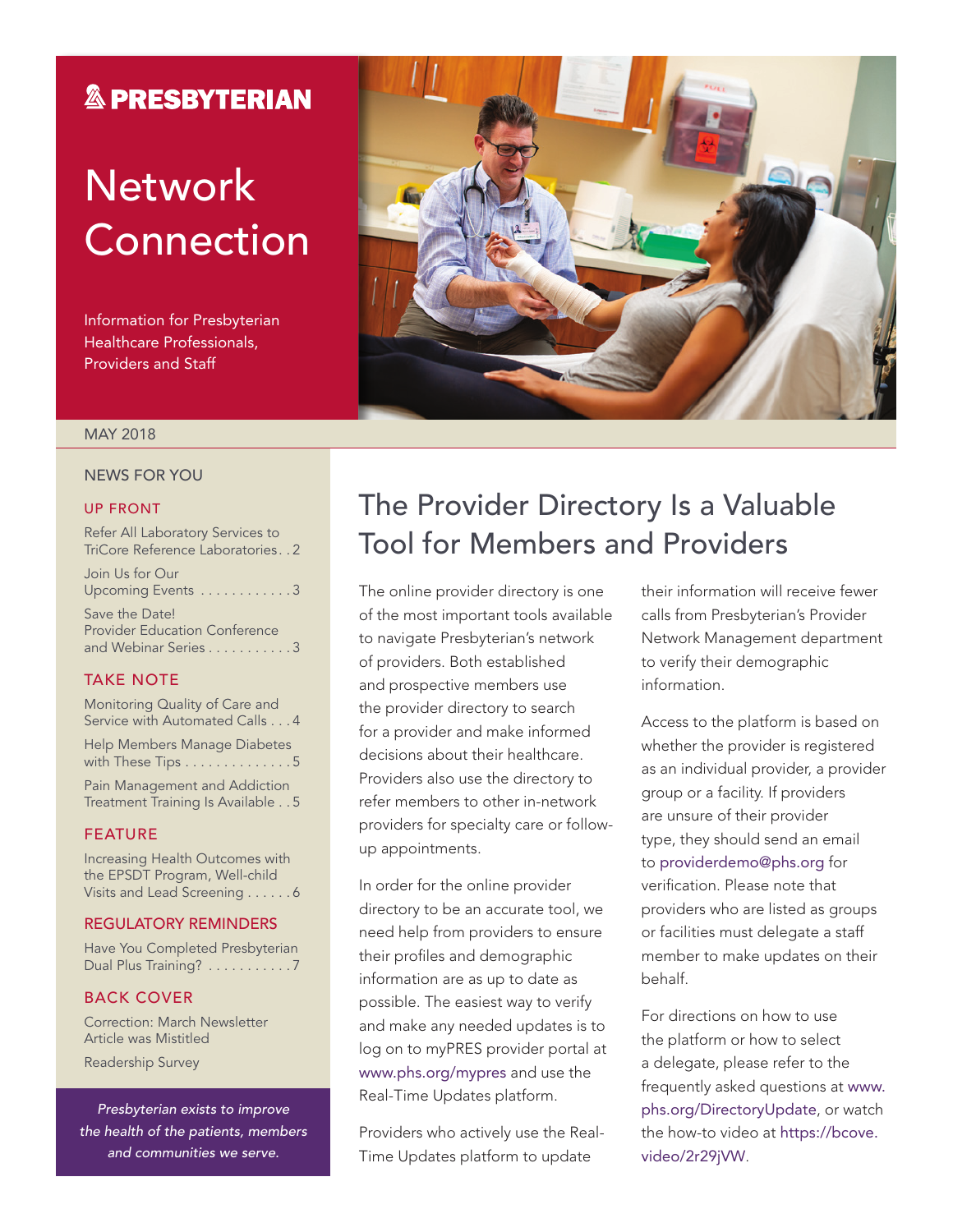# UP FRONT

## Refer All Laboratory Services to TriCore Reference Laboratories

While Presbyterian's network of contracted providers is designed to ensure members have access to affordable healthcare, we need help from providers to keep their costs as low as possible. Our members pay less and receive greater benefits when they are referred to in-network providers. The use of out-of-network providers, including laboratory providers, can cause members to pay more out of pocket. For this reason, we want to remind providers that TriCore Reference Laboratories (TriCore) is Presbyterian's exclusive lab in New Mexico.

Furthermore, providers are contractually obligated to refer all laboratory services, including genetic and genomic testing, to TriCore. To ensure our members receive the right care in the most costeffective setting, Presbyterian closely monitors orders to out-of-network lab providers. The continued use of out-of-

network providers will result in corrective action, up to and including termination from the network. The only exception to referring to TriCore is for laboratory tests that are covered under the In-office Laboratory List and performed in the provider's office. Laboratory procedures performed in office must be performed according to the provider's Clinical Laboratory Improvement Amendments (CLIA) certification level.

Please note that all genetic and genomic testing requires a prior authorization. Prior authorization information can be obtained by calling (505) 923-5757 or 1-888-923-5757 (option 4), Monday through Friday, 8 a.m. to 5 p.m. To obtain a prior authorization, please use the form at [www.phs.org/providers/](http://www.phs.org/providers/authorizations.) [authorizations](http://www.phs.org/providers/authorizations.).

To find a TriCore location near your office, visit [http://www.tricore.org/](http://www.tricore.org/locations.) [locations](http://www.tricore.org/locations.).

### Lab Specimen Pick-up and Transportation Services

TriCore offers convenient lab specimen pick-up and transportation services. To utilize these services, please contact the TriCore Sales Support team by calling toll-free at 1-800-245-3296, ext. 8244. The TriCore Sales Support team can answer any questions you may have and assist you with everything you need to get started, including initial account setup and courier services.

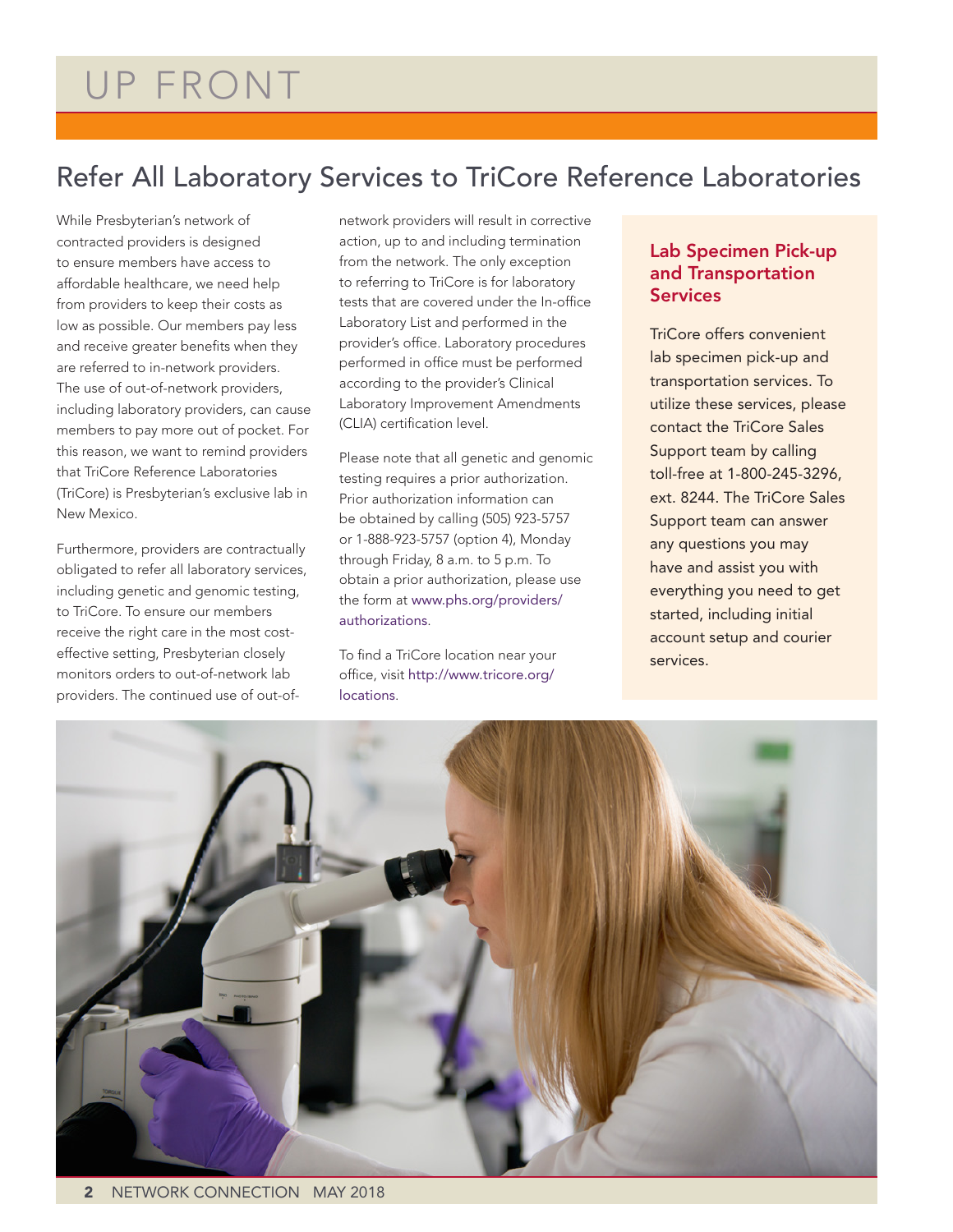## Join Us for Our Upcoming Events

Presbyterian offers events and classes to improve the health of members throughout the state. We design these events to provide members convenient and cost-effective access to medical services. These events may include preventive services, screenings, tests and education for certain diseases like diabetes.

Providers can help improve members' health by encouraging them to attend events that are most appropriate for them. We will host health screening events for members this summer. Please see below for specific details.

Dates: May 24 and 25, June 22, and July 26 and 27

**Description:** This event offers Medicare and Commercial members mammograms to screen for breast cancer as well as the following health screenings for diabetes management:

- A1C testing
- Retinal eye examinations
- Nephropathy screenings (urine protein tests)

### Location:

Presbyterian HealthPlex 6301 Forest Hills Drive NE Albuquerque, NM 87109

**Questions: Contact** (505) 923-5017

For a list of all the upcoming events, providers can visit [www.phs.org/events.](http://www.phs.org/events.)

# Save the Date! Provider Education Conference and Webinar Series

Presbyterian's 2018 annual Provider Education Conference and Webinar Series includes in-person conferences held in Albuquerque and Las Cruces, and live webinars that feature an interactive platform where providers can ask questions and receive feedback. Please join us for one of the following training events:

| <b>In-person Conferences</b>                                                          | <b>Live Webinars</b>                                          |
|---------------------------------------------------------------------------------------|---------------------------------------------------------------|
| Albuquerque,<br><b>Rev. Hugh Cooper Center</b><br>Thursday, Oct. 11,<br>$9 - 11$ a.m. | Tuesday, June 19, 9 - 11 a.m.                                 |
| Las Cruces,<br>Memorial Medical Center<br>Wednesday, Oct. 24,<br>$9:30 - 11:30$ a.m.  | Thursday, June 21, 1 - 3 p.m.<br>Tuesday, Dec. 11, 1 - 3 p.m. |
| Las Cruces,<br>Memorial Medical Center<br>Thursday, Oct. 25,<br>$1:30 - 3:30$ p.m.    | Thursday, Dec. 13, 9 - 11 a.m.                                |

Register online: <https://phs.swoogo.com/PHP2018.>

As a reminder, these education events are for all contracted healthcare professionals, providers and staff, including physical health, behavioral health and long-term care providers. Providers only need to attend one training event annually.

If you have any questions about the scheduled training events, please contact your Provider Network Management relationship executive. You can find his or her contact information at [www.phs.org/ContactGuide](http://www.phs.org/ContactGuide.).

Provider Education Conference **Webinar Series**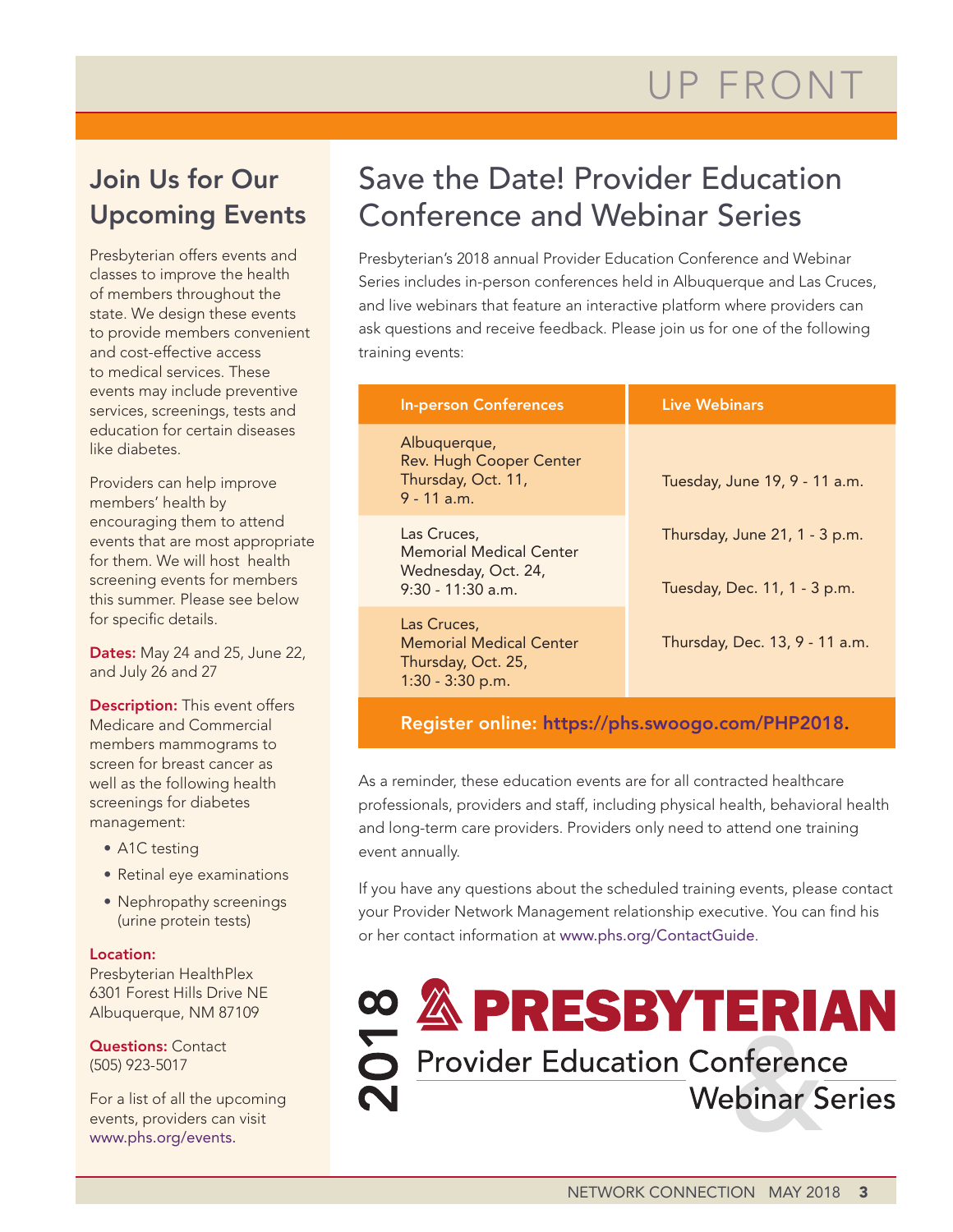# TAKE NOTE

# Monitoring Quality of Care and Service with Automated Calls

Presbyterian strives to ensure its members are satisfied with their healthcare. To help us gain a better understanding of our members' experience, we partnered with Altegra Healthcare, a member engagement company, to contact patients and members to participate in one or more of the following call initiatives:

- Preventive or conditionmanagement screenings or tests related to quality measures
- Pre-survey data collection for Health Outcomes Survey (HOS) and Consumer Assessment of Healthcare Providers & Systems (CAHPS) survey
- Medication refill reminders

### February 2018 Automated Call Outreach Results

Presbyterian conducted an outreach campaign in February 2018 that included educational information and a survey question about Presbyterian Health Plan. Below is a summary of the outreach results that may be useful to providers and help improve the quality of care they deliver to our members.

### *17,541 Medicare Advantage members participated.*

Participants received information about health topics such as physical health, mental health, fall prevention and urinary incontinence. Below are a few takeaways regarding survey participation.

- Fifty-four percent of participants interacted throughout the survey.
- Nineteen percent of participants requested to hear additional health-related information.
- Ten percent of participants requested written health-related information.

The responses from these outreach calls are important to us. We use the results to measure quality performance on specific aspects of care and service, and to identify opportunities to improve the member experience. We are committed to ensuring our members receive an exceptional care experience, and you play a huge role in that.



## Health Topics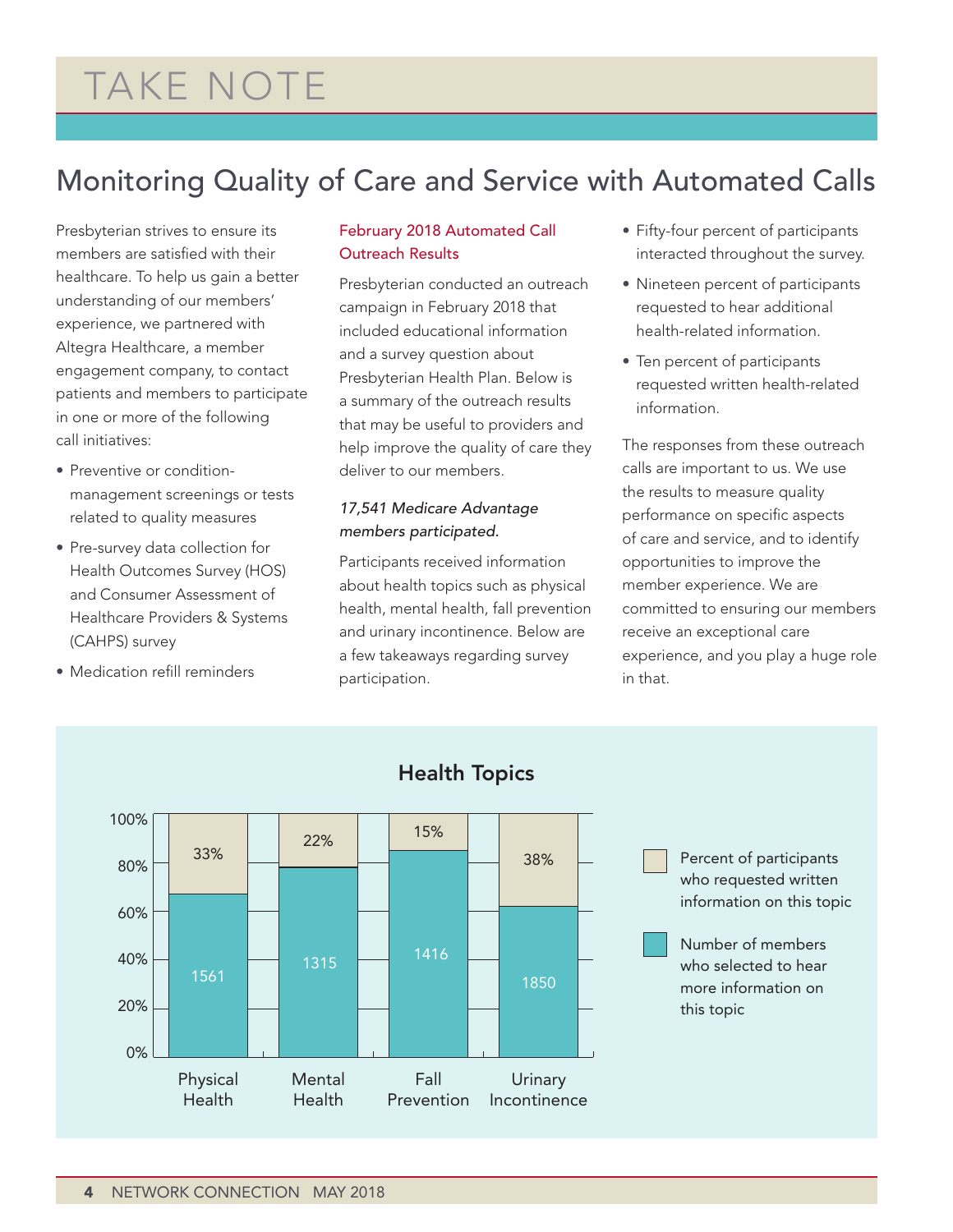# Help Members Manage Diabetes with These Tips

Presbyterian's Provider Quality Incentive Program (PQIP) rewards primary care providers (PCPs) who ensure Presbyterian members receive recommended screenings and services based on the Healthcare Effectiveness Data and Information Set (HEDIS®). HEDIS is a widely used set of performance measures for managed care that are developed and maintained by the National Committee for Quality Assurance (NCQA).

Diabetes A1C control is part of the Presbyterian PQIP. Providers who are enrolled in PQIP are rewarded when their patients stay within healthy ranges for A1C by age during the year. In general, without any other complicating factors, the HbA1c goal ranges are less than nine percent for Medicare members and less than eight percent for Medicaid members for well-managed care. Providers can access clinical practice guidelines for adults with diabetes at the following link:

[https://www.phs.org/providers/](https://www.phs.org/providers/resources/reference-guides/Pages/clinical-practice-guidelines.aspx.) [resources/reference-guides/Pages/](https://www.phs.org/providers/resources/reference-guides/Pages/clinical-practice-guidelines.aspx.) [clinical-practice-guidelines.aspx](https://www.phs.org/providers/resources/reference-guides/Pages/clinical-practice-guidelines.aspx.).

Below are tips for keeping patients' blood sugar under control:

- Review needed diabetes services at each office visit.
- Order labs prior to patient appointments.
- Schedule follow-up appointments before the patient leaves the office.
- Include whether the point of care HbA1c tests were completed in the office on the claim.
- Document the HbA1c result and date in the member's medical record. Codes for HbA1c tests include the following:
	- CPT 83036
- CPT 83037
- CPTII 3044F (if A1C is less than seven percent)
- CPTII 3045F (if A1C level is seven to nine percent)
- CPTII 3046F (if A1C level is greater than nine percent)
- Adjust therapy to improve HbA1c and blood pressure levels and follow up with patients to monitor changes
- Refer patients with HbA1c ranges greater than or equal to nine percent to Presbyterian's diabetes management program.

Presbyterian Centennial Care members may qualify for rewards Some members may qualify to receive health coaching from Presbyterian's diabetes management program.

For more information on PQIP, please review the provider manual. Providers may also contact their Provider Network Management relationship executive with any questions they may have. His or her contact information can be found at [www.phs.org/ContactGuide](http://www.phs.org/ContactGuide.).

## Pain Management and Addiction Treatment Training Is Available

Clinicians are expressing strong interest for education and training around pain management and addiction treatment. We hear you, and we are expanding these resources for all clinicians. The following two trainings are Maintenance of Certification (MOC) accredited opportunities that deliver critical knowledge and provide Continuing Medical Education (CME) credits.

#### DATA 2000 Waiver: Suboxone Certification

Providers will gain practical knowledge

and skills relevant for the treatment and care of patients who present with acute and/or chronic substance use disorders, including opioid use disorder and/or withdrawal. For more information and to register, please visit the following link: [https://phs.swoogo.com/DATA2018](https://phs.swoogo.com/DATA2018.).

### Safer Opioid Prescribing and Non-opioid Alternatives for Pain Management: Current Evidence and Guidelines

Providers will develop a better understanding of how to initiate and manage treatment options for patients with chronic pain conditions. In addition, providers will gain tools to identify probable substance use disorders, and assess and initiate evidence-based treatments. For more information and to register, please visit the following link: [https://phs.swoogo.com/Opioid2018](https://phs.swoogo.com/Opioid2018.).

Presbyterian offers addiction and painmanagement trainings quarterly. To learn more about these trainings and future training opportunities, please contact Sabrina Quraishi at [squraishi@phs.org](mailto:squraishi@phs.org).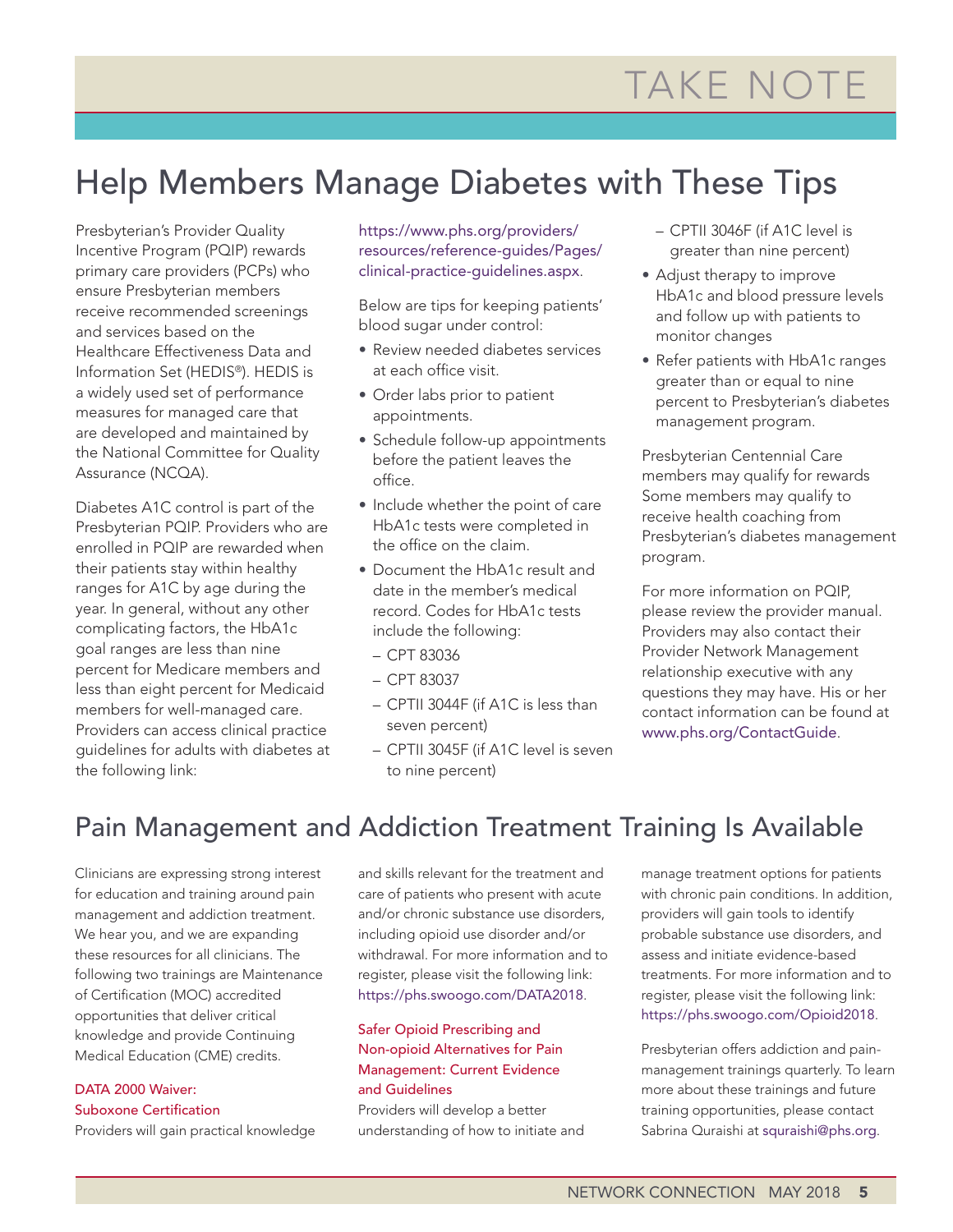# FEATURE

## Increasing Health Outcomes with the EPSDT Program, Well-child Visits and Lead Screening

The Early and Periodic Screening, Diagnostic and Treatment (EPSDT) Program is Medicaid's comprehensive and preventive child health program for members under the age of 21. Many health issues and developmental delays should be assessed as part of routine preventive care. Early detection and treatment can prevent or minimize the effects of many childhood conditions. EPSDT emphasizes the need for comprehensive care and the early detection of health or developmental concerns.

### EPSDT and New Mexico Medical Assistance Division

Presbyterian follows the New Mexico Medical Assistance Division's health check periodicity schedule as well as the Federal EPSDT screening schedule. Both New Mexico Medicaid and the Centers for Medicare & Medicaid Services (CMS) certification requirements will be met if medical record documentation demonstrates that EPSDT screenings have been conducted based upon the periodicity schedule below.

### EPSDT Screening Schedule and Tot-to-Teen Health Checks (Well-child Checkups)

| <b>Babies</b> | <b>Children</b> | Youth    |
|---------------|-----------------|----------|
| <b>Birth</b>  | 15 months       | 13 years |
| 1 month       | 18 months       | 14 years |
| 2 months      | 24 months       | 15 years |
| 4 months      | 3 years         | 16 years |
| 6 months      | 4 years         | 17 years |
| 9 months      | 5 years         | 18 years |
| 12 months     | 6 years         | 19 years |
|               | 8 years         | 20 years |
|               | 10 years        |          |
|               | 12 years        |          |

Additional EPSDT program information is available on the CMS website at [https://www.medicaid.gov/](https://www.medicaid.gov/medicaid/benefits/epsdt/index.html.) [medicaid/benefits/epsdt/index.html](https://www.medicaid.gov/medicaid/benefits/epsdt/index.html.).



### Lead Level Screening

CMS recognizes that lead poisoning continues to be a problem for a small percentage of low-income children. CMS updated its Medicaid lead screening policy for children who are eligible for EPSDT services. Both federal and state Medicaid regulations require all children who are enrolled in Medicaid to be tested at 12 months and again at 24 months of age. Children between the ages of 36 months and 72 months of age must receive a screening blood lead test if they were not previously screened.

For more information, visit [https://www.medicaid.gov/](https://www.medicaid.gov/medicaid/benefits/epsdt/lead-screening/index.html) [medicaid/benefits/epsdt/lead-screening/index.html](https://www.medicaid.gov/medicaid/benefits/epsdt/lead-screening/index.html). You can find additional information on blood lead levels in New Mexico on the state of New Mexico website at [https://nmhealth.org/about/erd/eheb/clppp/](https://nmhealth.org/about/erd/eheb/clppp/.).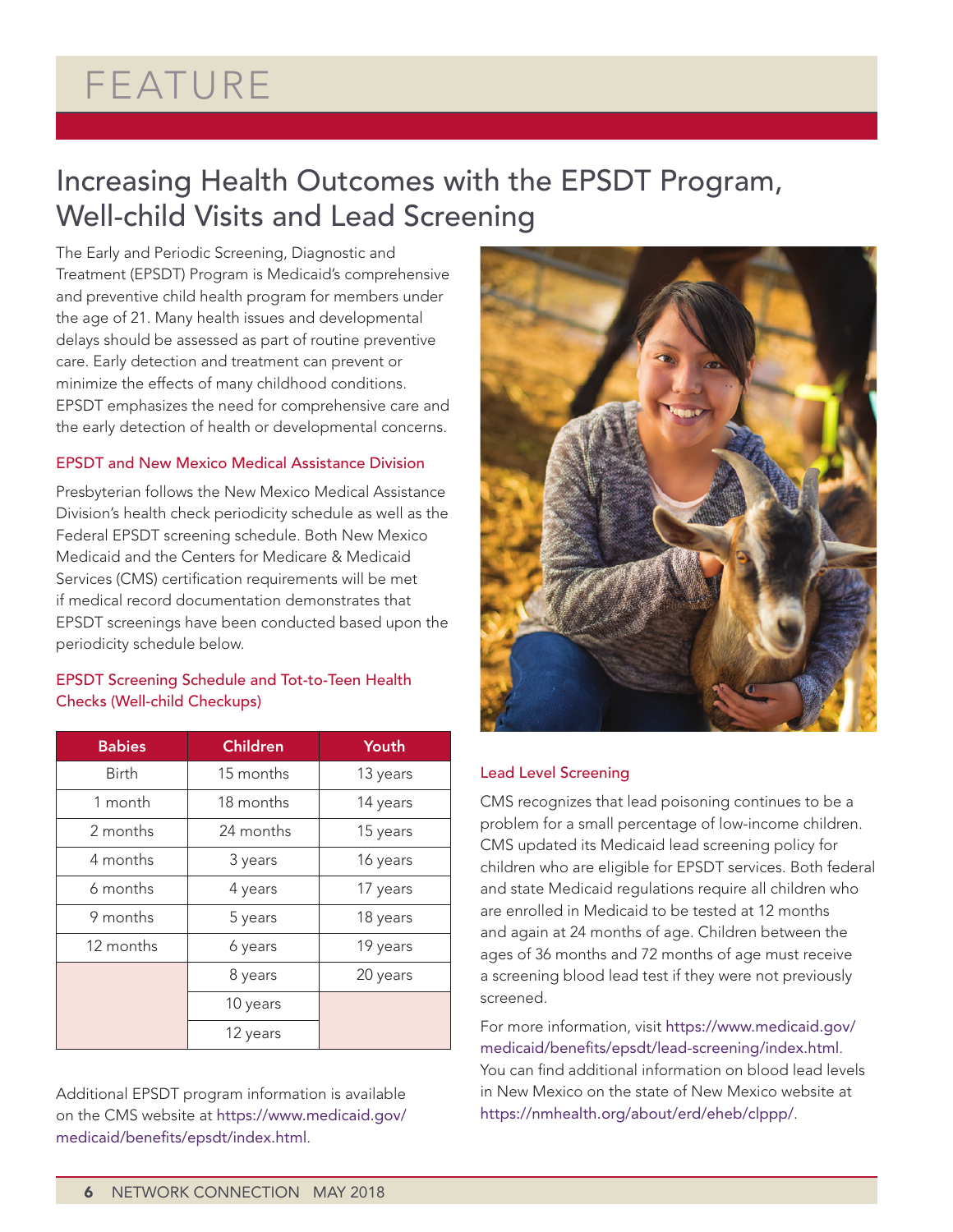# Have You Completed Presbyterian Dual Plus Training?

Presbyterian continues to maximize coordination and integration of care by offering Presbyterian Dual Plus. Presbyterian Dual Plus is an HMO Special Needs Plan (SNP) for individuals who are eligible for both Medicare and full Medicaid benefits. Enrollment in Presbyterian Dual Plus (HMO SNP) depends on contract renewal. This plan is a Medicare Advantage plan that is available to dual-eligible members who live in one of the following counties: Bernalillo, Sandoval, Torrance or Valencia.

Dual Plus is designed to meet the medical, behavioral and long-term care needs of eligible members. Members who are eligible for Dual Plus have distinct healthcare needs and may be considered medically fragile, elderly and/or disabled. They may also reside in an assisted living facility or receive services at home.

Contracted providers who render services to Presbyterian Dual Plus members are obligated to participate in annual training. To access the self-guided, online

training module, please go to [www.phs.org/ProviderTraining](http://www.phs.org/ProviderTraining.). The module only takes about 30 minutes to complete and requires the provider to attest to completing the training.

If you have any questions about Presbyterian Dual Plus training, please reach out to your Provider Network Management relationship executive. You can find his or her contact information at [http://www.](http://www.phs.org/ContactGuide.) [phs.org/ContactGuide](http://www.phs.org/ContactGuide.).